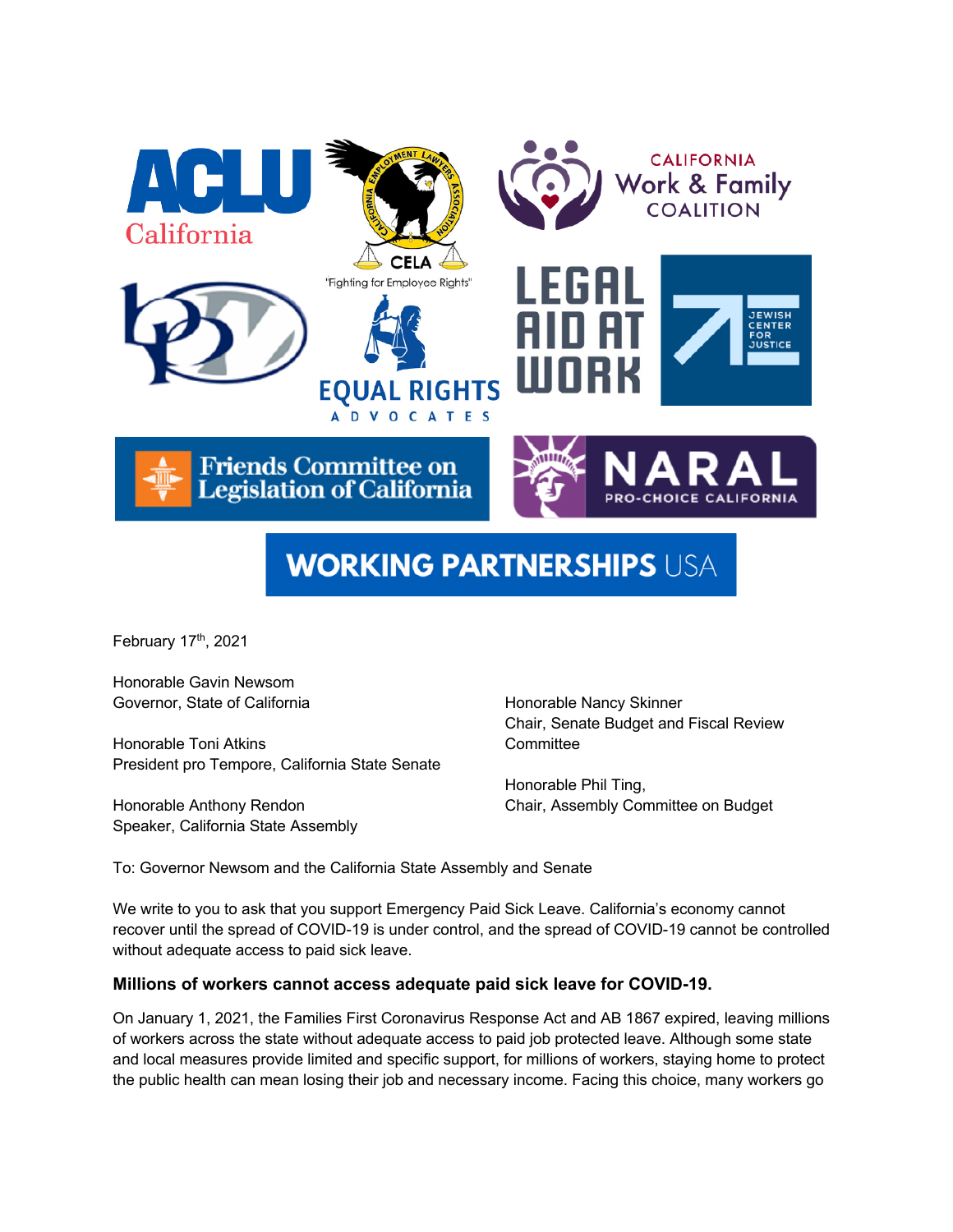to work sick, endangering their coworkers and communities. For all of our safety, California needs to guarantee two weeks of Emergency Paid Sick Leave to infected, exposed, and caregiving workers.

## **Cal/OSHA's ETS does not meet our state's needs for COVID-19 sick leave.**

Cal/OSHA's Emergency Temporary Standard (ETS) is intended to provide workplace health and safety standards to prevent COVID-19 exposure at work. It is not intended to meet California's need for COVID-19 paid sick leave, nor does it. The ETS only provides paid leave for workers who a) contract or are exposed to COVID-19 at work,<sup>1</sup> b) fit narrow guidelines of needing to be excluded from work for public safety, $<sup>2</sup>$  and c) are able and available to work - meaning that their symptoms do not prevent them from</sup> working.<sup>3</sup> COVID-19 contracted outside of work is just as contagious as COVID-19 contracted at work. This protection covers a narrow set of employees exposed to COVID-19. Despite this, the California Chamber of Commerce is currently advocating for ETS exclusion pay to be further narrowed.

# **California's Paid Sick Days law does not meet our state's needs.**

Employers in California are required to allow their employees to accrue and use up to 24 hours of paid sick leave per year. All available guidance shows that three days of quarantine is insufficient to prevent the spread of COVID-19. When workers are forced to return to work only three days after COVID-19 symptoms or exposure because they cannot afford to lose their income, it harms all of us. Three Paid Sick Days per year is in no way adequate to meet the challenge of COVID-19.

# **Leave under California Family Rights Act and the Family and Medical Leave Act is unpaid and millions of workers are ineligible.**

Full-time tenured California workers may be able to access additional job-protected but unpaid time off from work under the California Family Rights Act or the Family Medical Leave Act. But this is not sufficient. If workers know they will lose income and be unable to pay their rent or afford groceries for their children, they may feel forced to keep working.<sup>4</sup>

# **Paid Vacation and Paid Time Off are not available for millions of workers, especially those with low-wages.**

Some employers choose to provide additional paid time off, paid sick days, or vacation, but this is not assured. Low-wage frontline workers, who are disproportionately people of color and immigrants, who we necessarily encounter in our day-to-day activities, are less likely to have these benefits. When workers go to work sick or send their kids to school sick, it endangers all of us. As a state, we simply cannot and should not rely on individual employers' good will to protect our families.

<sup>1</sup> From DIR's FAQ: **Q:** Must an employer pay an employee while the employee is excluded from work? A: If the employee is able and available to work, the employer must continue to provide the employee's pay and benefits. . . . **These obligations do not apply if an employer establishes the employee's exposure was not work-related**. (emphasis added) https://www.dir.ca.gov/dosh/coronavirus/COVID19FAQs.html

<sup>2</sup> From DIR's FAQ: **Q:** How long does an employee with COVID-19 exposure, or who tests positive for COVID-19 from the workplace, receive pay while excluded from the workplace?

**A: An employee would typically receive pay for the period the employee is quarantined, which could be up to 14 days** . . ..(emphasis added) https://www.dir.ca.gov/dosh/coronavirus/COVID19FAQs.html

<sup>3</sup> From DIR's FAQ: **Q:** Does an employer have to "maintain an employee's earnings, seniority, and all other employee rights and benefits, including the employee's right to their former job status, as if the employee had not been removed from their job" if the employee is unable to work because of his or her COVID-19 symptoms?

**A: No, if an employee is unable to work because of his or her COVID-19 symptoms, then he or she would not be eligible for exclusion pay and benefits.** (emphasis added) https://www.dir.ca.gov/dosh/coronavirus/COVID19FAQs.html

 $^4$  Some workers may be able to access partial pay through State Disability Insurance or Paid Family Leave, but SDI and PFL payments are delayed and many workers, especially low earners, cannot survive on 60 or 70% of their pay, much less go weeks without any income.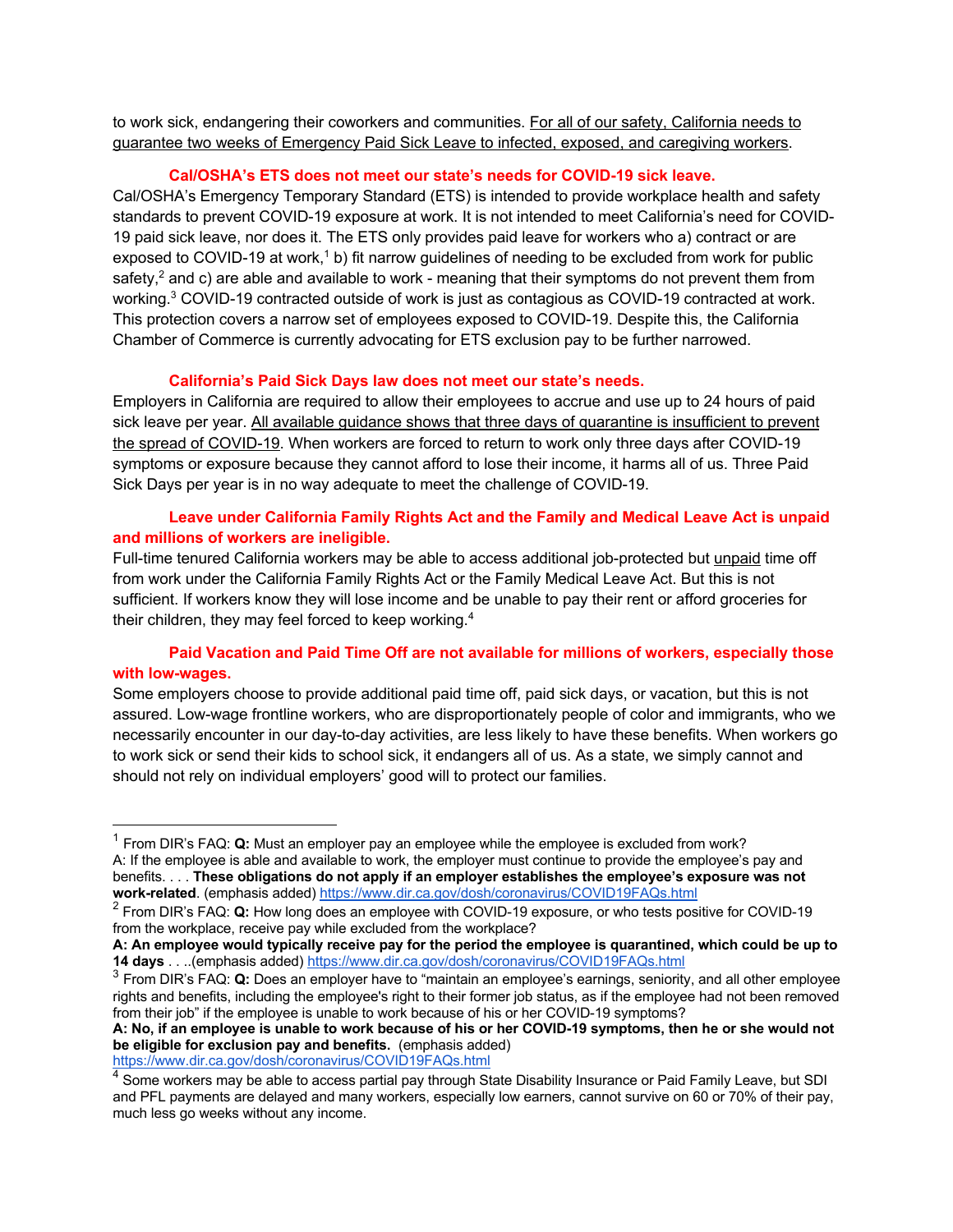## **Who can currently access paid leave?**

#### **1. Workers exposed to COVID-19 outside of work?**

**Only 3 days of fully paid leave total**. **Not enough time to prevent infecting others.** Protections: 3 California Paid Sick Days per year. May qualify for partial pay through SDI.

## **2. Workers exposed to COVID-19 at work who get sick?**

**Only 3 days of fully paid leave total. Not enough time to prevent infecting others.**

 Protections: 3 California Paid Sick Days per year. May qualify for partial pay through Workers' Compensation.

#### **3. Workers exposed to COVID-19 at work who are asymptomatic or have only mild symptoms?**

**Fully paid by employer during time employee is quarantined and excluded from work, generally up to 14 days.** If the employee has paid sick days that can be used for this purpose (e.g., if the state passes COVID-19 Paid Sick Leave or the employee works in a locality with COVID-19 Paid Sick Leave), the employer can require the employee to use these paid sick days first.

Protections: Cal/OSHA Emergency Temporary Standard. Possibly 3 California Paid Sick Days.

#### **4. Workers who need to care for sick family?**

**Only 3 days of fully paid leave total. Not enough time to prevent family member (e.g., a sick child returning to school) infecting others.**

Protections: 3 California Paid Sick Days per year. May qualify for partial pay through PFL.

## **5. Workers who need to care for a child whose usual care is unavailable because of COVID-19? No paid leave.**

# **Is this confusing? Emergency Paid Sick Leave is the straightforward solution.**

If you do not feel like you have a full understanding of California workers' current rights to paid leave, you can be confident that most California workers do not either. Navigating this complex web of rights may be particularly difficult for low-earning workers with limited English proficiency or low-literacy who are fearing for their or their family's health.

California needs to provide Emergency Paid Sick Leave for all California workers, or COVID-19 will continue to spread through schools, workplaces, and consumer interactions. Two weeks of Emergency COVID-19 Paid Sick Leave, covering all California workers, and all of their leave needs (illness, exposure, vaccination and vaccination effects, family care, and childcare) is simple, easy to understand, and absolutely necessary to stop the spread of COVID-19.

## **Enforcement under PAGA is limited and employers are able to cure.**

Workers are not looking for a reason to sue their employer, they are trying to survive. More than 47,000 Californians have died as a result of the COVID-19 pandemic and the number is growing every day. The Chamber of Commerce claims that there has been an outpouring of litigation based on COVID-19 protections, but this is false. The Chamber's source<sup>5</sup> for this claim identifies only **nineteen** COVID-19 leave related cases against employers with 50 or fewer employees in California since the start of the pandemic. That's **47,000 deaths and only 19 leave lawsuits**. If California institutes an adequate paid sick leave policy that covers all workers in the state who are unable to work because of COVID-19, it will be significantly more straightforward for employers to meet their obligations. The Federal Government has already extended tax credits to cover the cost of this paid sick leave for employers with fewer than 500 employees. Furthermore, employers have an opportunity to "cure" any violation of paid sick leave within 33 days under PAGA before any litigation can commence.

<sup>5</sup> https://www.fisherphillips.com/covid-19-litigation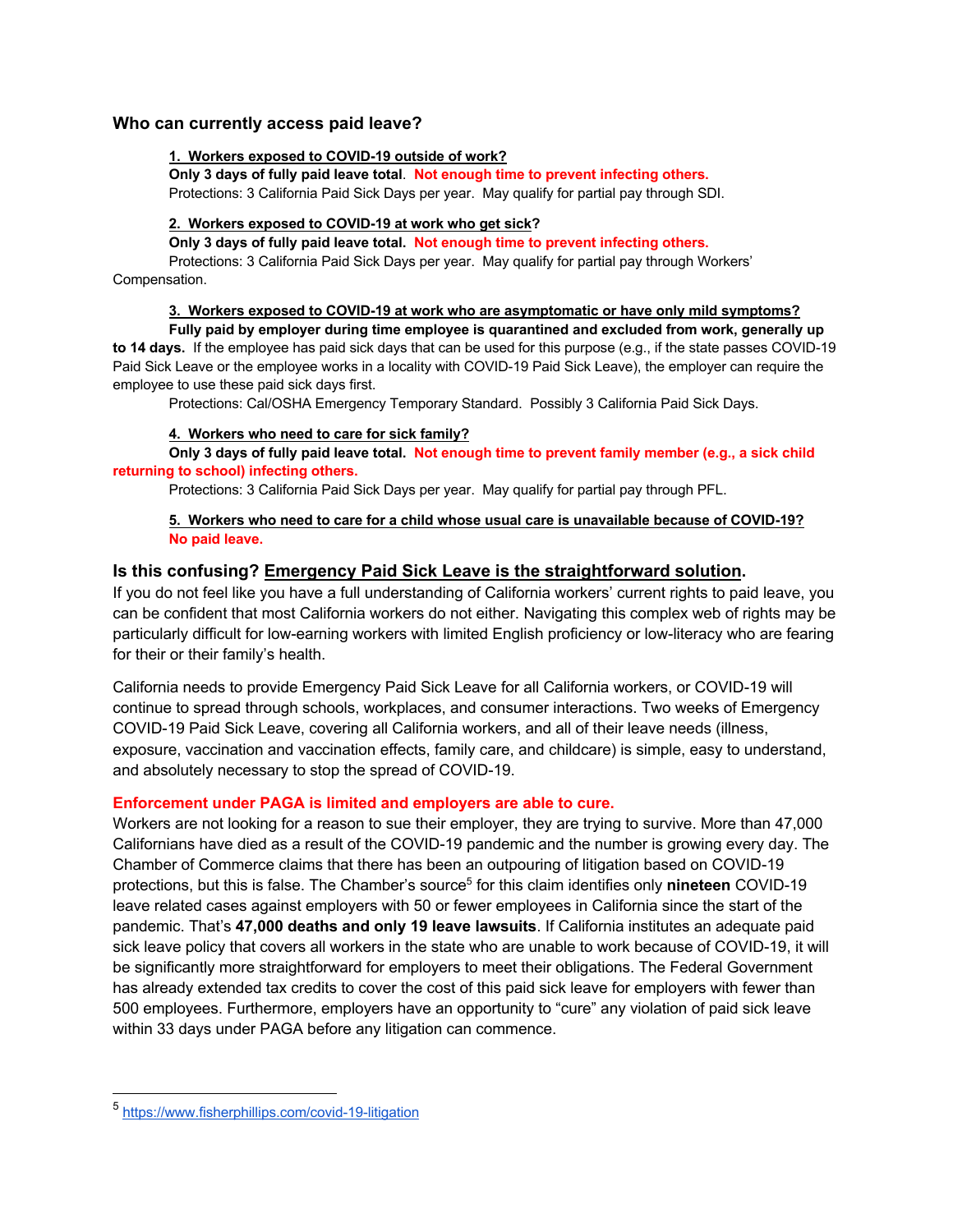Emergency Paid Sick Leave is simple and straightforward - pay employees for two weeks and do not fire them for taking necessary leave because of COVID-19. Responsible employers are already doing this. But because of the contagious nature of COVID-19, we need *all* employers to do this.

# **The economic benefits of Paid Sick Leave outweigh the costs.**

As of February 16th, 2021 more than 3.4 million Californians had tested positive for COVID-19 and more than 47,000 Californians had died. While the availability of the vaccine is a positive development, overall vaccination rates remain low, and there are disturbing racial disparities in vaccinations. Latinos make up 39.3% of the state's population, but 16% of those currently vaccinated and 48.5% of California's COVID-19 deaths. Pacific Islanders make up only 0.4% of those vaccinated, but their COVID-19 case rate is 30% higher than the state average.<sup>6</sup>

Paid sick leave is a critical public health intervention that stops the spread of COVID-19. Workers without paid sick leave are 1.5 times more likely to go to work when infectious,<sup>7</sup> and the 2020 FFCRA paid sick leave protections prevented about 400 cases of COVID-19 per state per day, or about 1 case per 1300 workers per day.<sup>8</sup> A study in Wisconsin estimated that if paid sick leave were available to all workers in the state in 2021, it would significantly reduce the spread of COVID-19 and potentially save an estimated 75 lives each month.<sup>9</sup> California's public health experts recognize the need for Emergency Paid Sick Leave. A UCLA study, "COVID-19 in Vulnerable Communities" recommended paid sick leave as a necessary public health intervention.<sup>10</sup> A report from UC Merced found that worker distress was highly correlated with the spread of COVID-19.11

If anyone in our community lacks the protections they need to stay home when sick or contagious, we are all potentially impacted. This virus does not stop at city or county borders. California's economy will be unable to recover until we stop the spread of COVID-19, and in order to do that, we need to enact paid sick leave that will allow workers to follow public health advice without risking their job or pay.

# **Please protect California's families, economy, and future, by supporting two weeks of Emergency Paid Sick Leave.**

If you have questions about the need for Emergency Paid Sick Leave or how it would fit with existing protections, please contact Katie Wutchiett, Legal Aid at Work (kwutchiett@legalaidatwork.org), Mariko Yoshihara, California Employment Lawyers Association (mariko@cela.org), or Katie Waters-Smith, California Work & Family Coalition (katie@workfamilyca.org).

<sup>&</sup>lt;sup>6</sup> https://covid19.ca.gov/ (includes case, vaccination, and death rates by race)

<sup>7&</sup>lt;br>https://worldpolicycenter.org/sites/default/files/Fact%20Sheet%20-%20Protecting%20Health%20During%20COVID-19%20and%20Beyond%20-%2011May2020.pdf

<sup>8</sup> https://www.healthaffairs.org/doi/10.1377/hlthaff.2020.00863&sa=D&source=editors&ust=1613584185499000&usg= AOvVaw0Jqf3Fz78zV1m704wawnMy

<sup>9&</sup>lt;sub>https://uwphi.pophealth.wisc.edu/wp-</sub> content/uploads/sites/316/2021/01/HealthyWorkersThrivingWisconsin\_FullReport.pdf?eType%3DEmailBlastContent %26eId%3D81f448b6-1c2d-4be2-b974-

<sup>7</sup>fbc7e0cd8eb&sa=D&source=editors&ust=1613584185506000&usg=AOvVaw1hkArlnOxSEyZEdPfyZD8q 10 https://latino.ucla.edu/wp-content/uploads/2020/07/LPPI-LA-v-NY-Report.pdf

<sup>11</sup>https://clc.ucmerced.edu.672elmp01.blackmesh.com/sites/clc.ucmerced.edu/files/page/documents/hidden\_threat\_j uly\_12.pdf&sa=D&source=editors&ust=1613584185512000&usg=AOvVaw3KMGejuAobSOdN5cndhwTN